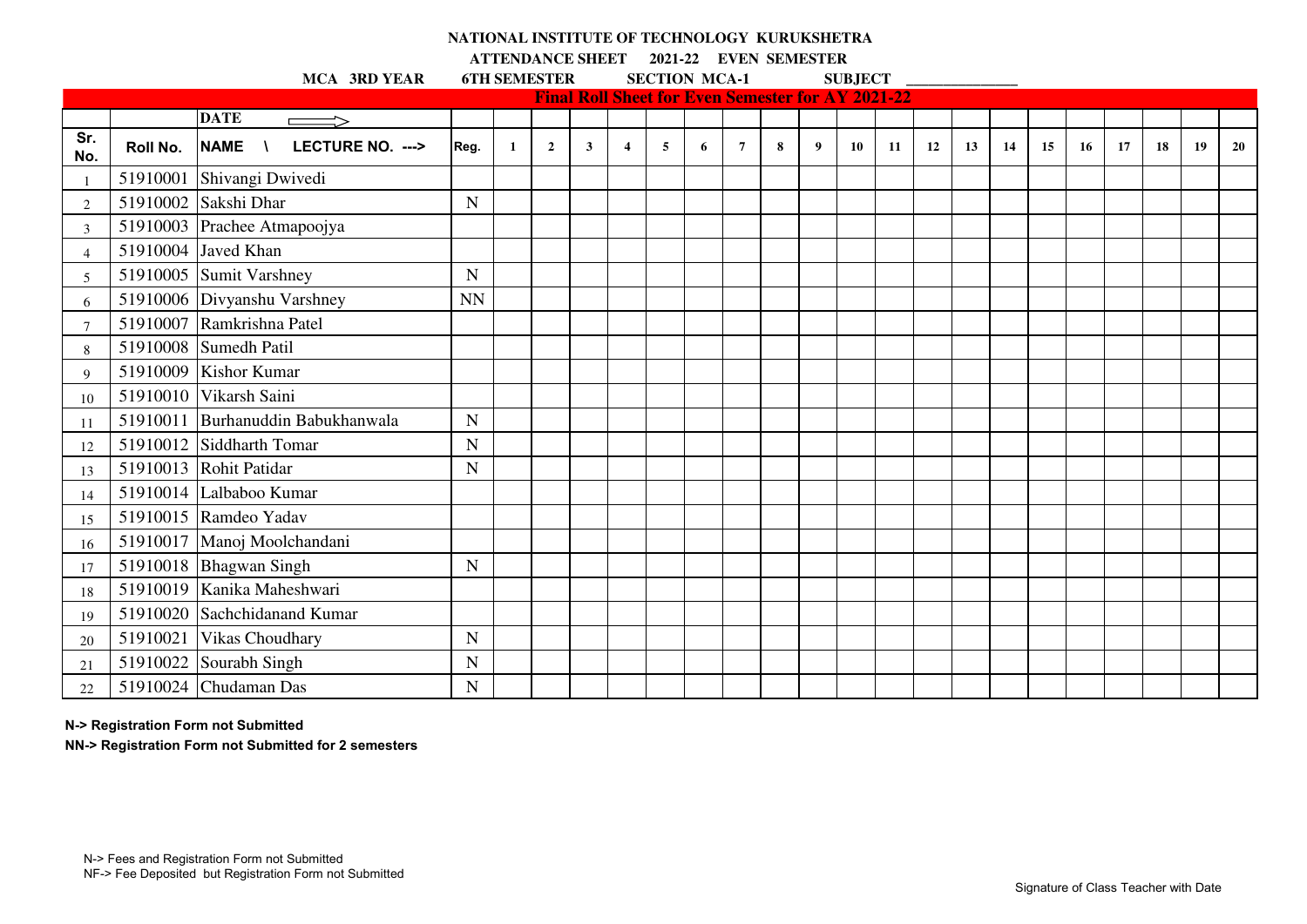## **NATIONAL INSTITUTE OF TECHNOLOGY KURUKSHETRA**

**ATTENDANCE SHEET 2021-22 EVEN SEMESTER** 

MCA 3RD YEAR 6TH SEMESTER SECTION MCA-2 SUBJECT \_\_\_\_\_\_\_\_\_\_\_\_\_\_\_\_\_\_\_\_\_\_\_\_\_\_\_\_\_\_\_\_\_\_

|                |                      |                                               |             |              |                |              |                         |   |   | <b>Final Roll Sheet for Even Semester for AY 2021-22</b> |   |   |    |    |    |    |    |    |    |    |    |    |    |
|----------------|----------------------|-----------------------------------------------|-------------|--------------|----------------|--------------|-------------------------|---|---|----------------------------------------------------------|---|---|----|----|----|----|----|----|----|----|----|----|----|
|                |                      | <b>DATE</b><br>$\implies$                     |             |              |                |              |                         |   |   |                                                          |   |   |    |    |    |    |    |    |    |    |    |    |    |
| Sr.<br>No.     | Roll No.             | <b>NAME</b><br>LECTURE NO. ---><br>$\sqrt{ }$ | Reg.        | $\mathbf{1}$ | $\overline{2}$ | $\mathbf{3}$ | $\overline{\mathbf{4}}$ | 5 | 6 | $\overline{7}$                                           | 8 | 9 | 10 | 11 | 12 | 13 | 14 | 15 | 16 | 17 | 18 | 19 | 20 |
| $\overline{1}$ |                      | 51910026 Neeraj Joshi                         | <b>NN</b>   |              |                |              |                         |   |   |                                                          |   |   |    |    |    |    |    |    |    |    |    |    |    |
| $\overline{2}$ |                      | 51910027 Nidhi Yadav                          | N           |              |                |              |                         |   |   |                                                          |   |   |    |    |    |    |    |    |    |    |    |    |    |
| 3              |                      | 51910028 Maneesh Geed                         | $\mathbf N$ |              |                |              |                         |   |   |                                                          |   |   |    |    |    |    |    |    |    |    |    |    |    |
| $\overline{4}$ | 51910029 Ritu Raj    |                                               | $\mathbf N$ |              |                |              |                         |   |   |                                                          |   |   |    |    |    |    |    |    |    |    |    |    |    |
| 5              |                      | 51910030 Nitin Kumar Gupta                    |             |              |                |              |                         |   |   |                                                          |   |   |    |    |    |    |    |    |    |    |    |    |    |
| 6              |                      | 51910031 Shubham Maurya                       |             |              |                |              |                         |   |   |                                                          |   |   |    |    |    |    |    |    |    |    |    |    |    |
| $\overline{7}$ |                      | 51910032 Shefali Singhi                       |             |              |                |              |                         |   |   |                                                          |   |   |    |    |    |    |    |    |    |    |    |    |    |
| $8\phantom{1}$ |                      | 51910033 Abhishek Bhoria                      | N           |              |                |              |                         |   |   |                                                          |   |   |    |    |    |    |    |    |    |    |    |    |    |
| 9              | 51910034 Shikha      |                                               | <b>NN</b>   |              |                |              |                         |   |   |                                                          |   |   |    |    |    |    |    |    |    |    |    |    |    |
| 10             |                      | 51910035 Anvesa jaiswal                       |             |              |                |              |                         |   |   |                                                          |   |   |    |    |    |    |    |    |    |    |    |    |    |
| 11             |                      | 51910036 Anil Kumar Bari                      | $\mathbf N$ |              |                |              |                         |   |   |                                                          |   |   |    |    |    |    |    |    |    |    |    |    |    |
| 12             |                      | 51910037 Aryan Agrahari                       | $\mathbf N$ |              |                |              |                         |   |   |                                                          |   |   |    |    |    |    |    |    |    |    |    |    |    |
| 13             |                      | 51910038 Sandhya Verma                        | N           |              |                |              |                         |   |   |                                                          |   |   |    |    |    |    |    |    |    |    |    |    |    |
| 14             |                      | 51910039 Sanjay Kumar                         |             |              |                |              |                         |   |   |                                                          |   |   |    |    |    |    |    |    |    |    |    |    |    |
| 15             |                      | 51910040 Rekha Kumari                         | $\mathbf N$ |              |                |              |                         |   |   |                                                          |   |   |    |    |    |    |    |    |    |    |    |    |    |
| 16             |                      | 51910041 Rupam Dixit                          |             |              |                |              |                         |   |   |                                                          |   |   |    |    |    |    |    |    |    |    |    |    |    |
| 17             |                      | 51910042 Badal Pradhan                        | $\mathbf N$ |              |                |              |                         |   |   |                                                          |   |   |    |    |    |    |    |    |    |    |    |    |    |
| 18             |                      | 51910043 Samarth Nigam                        |             |              |                |              |                         |   |   |                                                          |   |   |    |    |    |    |    |    |    |    |    |    |    |
| 19             |                      | 51910044   Amanpreet Singh                    |             |              |                |              |                         |   |   |                                                          |   |   |    |    |    |    |    |    |    |    |    |    |    |
| 20             |                      | 51910045 Dharmveer Kumar                      |             |              |                |              |                         |   |   |                                                          |   |   |    |    |    |    |    |    |    |    |    |    |    |
| 21             |                      | 51910046 Manoj Kumar                          |             |              |                |              |                         |   |   |                                                          |   |   |    |    |    |    |    |    |    |    |    |    |    |
| 22             |                      | 51910047 Shubham Tanwar                       |             |              |                |              |                         |   |   |                                                          |   |   |    |    |    |    |    |    |    |    |    |    |    |
| 23             | 51910048 $Rajkishor$ |                                               | $\mathbf N$ |              |                |              |                         |   |   |                                                          |   |   |    |    |    |    |    |    |    |    |    |    |    |
| 24             |                      | 51910049 Tanuja Kumari                        | N           |              |                |              |                         |   |   |                                                          |   |   |    |    |    |    |    |    |    |    |    |    |    |

**N-> Registration Form not Submitted**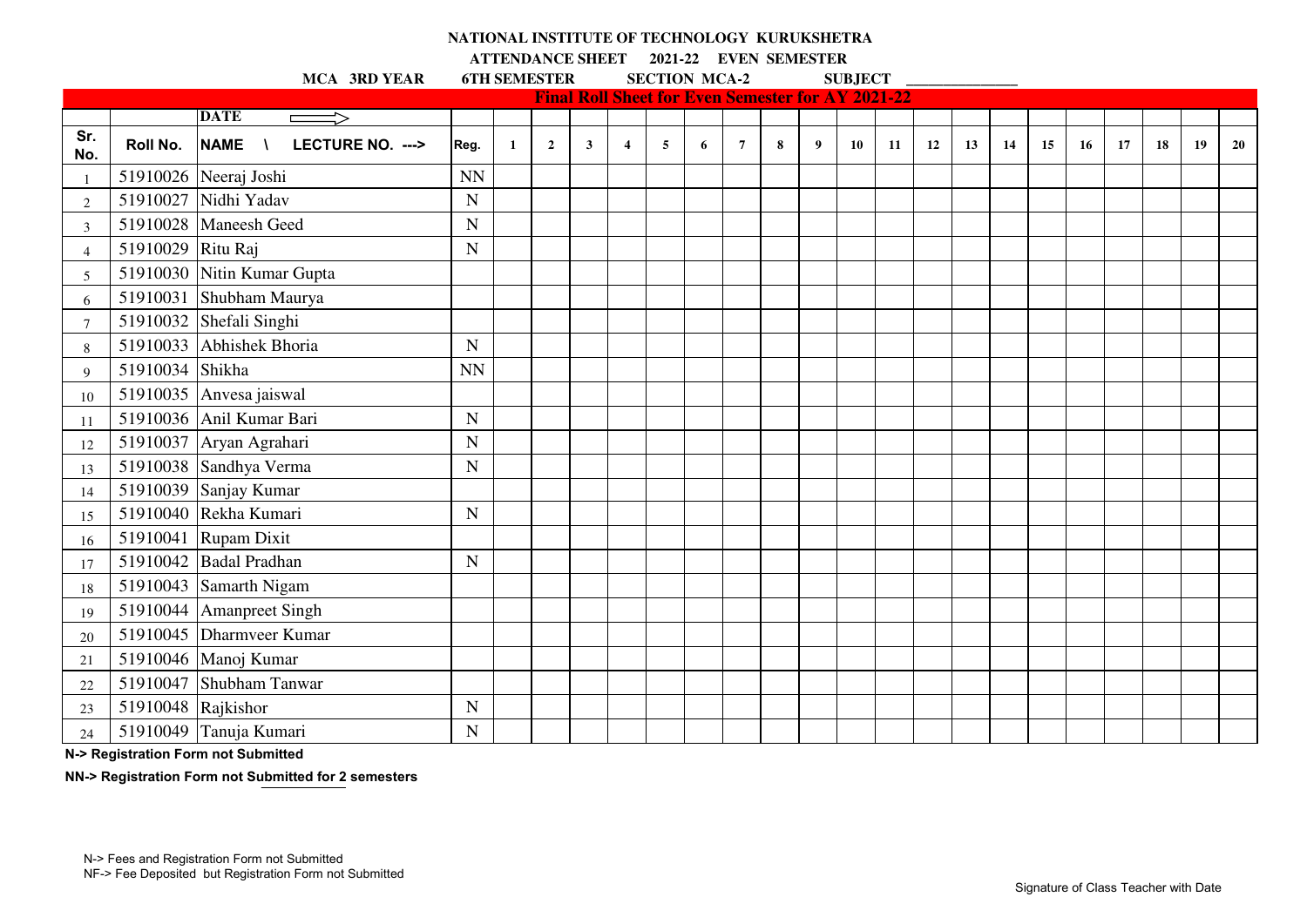## **NATIONAL INSTITUTE OF TECHNOLOGY KURUKSHETRA ATTENDANCE SHEET 2021-22 EVEN SEMESTER**

|                |                  | MCA 3RD YEAR                  | <b>6TH SEMESTER</b> |              |                |              |                                                          | <b>SECTION MCA-3</b> |   |                |   |   | <b>SUBJECT</b> |    |    |    |    |    |    |    |    |           |           |
|----------------|------------------|-------------------------------|---------------------|--------------|----------------|--------------|----------------------------------------------------------|----------------------|---|----------------|---|---|----------------|----|----|----|----|----|----|----|----|-----------|-----------|
|                |                  |                               |                     |              |                |              | <b>Final Roll Sheet for Even Semester for AY 2021-22</b> |                      |   |                |   |   |                |    |    |    |    |    |    |    |    |           |           |
|                |                  | <b>DATE</b><br>$\implies$     |                     |              |                |              |                                                          |                      |   |                |   |   |                |    |    |    |    |    |    |    |    |           |           |
| Sr.<br>No.     | Roll No.         | NAME \<br>LECTURE NO. --->    | Reg.                | $\mathbf{1}$ | $\overline{2}$ | $\mathbf{3}$ | $\overline{\mathbf{4}}$                                  | 5                    | 6 | $\overline{7}$ | 8 | 9 | 10             | 11 | 12 | 13 | 14 | 15 | 16 | 17 | 18 | <b>19</b> | <b>20</b> |
|                | 51910051 Anamika |                               | $\mathbf N$         |              |                |              |                                                          |                      |   |                |   |   |                |    |    |    |    |    |    |    |    |           |           |
| $\overline{2}$ |                  | 51910052 Mohd. Shahnawaz Alam |                     |              |                |              |                                                          |                      |   |                |   |   |                |    |    |    |    |    |    |    |    |           |           |
| 3              |                  | 51910054 Anupam Kumar Thakur  | <b>NN</b>           |              |                |              |                                                          |                      |   |                |   |   |                |    |    |    |    |    |    |    |    |           |           |
| $\overline{4}$ |                  | 51910055 Saurabh Singh        | N                   |              |                |              |                                                          |                      |   |                |   |   |                |    |    |    |    |    |    |    |    |           |           |
| 5              |                  | 51910056 Brijesh Kumar Singh  | $\mathbf N$         |              |                |              |                                                          |                      |   |                |   |   |                |    |    |    |    |    |    |    |    |           |           |
| 6              |                  | 51910057 Kshitij Pandey       | N                   |              |                |              |                                                          |                      |   |                |   |   |                |    |    |    |    |    |    |    |    |           |           |
| 7              |                  | 51910058 Anmol Kumar Sharma   | N                   |              |                |              |                                                          |                      |   |                |   |   |                |    |    |    |    |    |    |    |    |           |           |
| 8              |                  | 51910059 Amrita Gupta         |                     |              |                |              |                                                          |                      |   |                |   |   |                |    |    |    |    |    |    |    |    |           |           |
| 9              |                  | 51910060 Shubhangi Tiwari     | N                   |              |                |              |                                                          |                      |   |                |   |   |                |    |    |    |    |    |    |    |    |           |           |
| 10             |                  | 51910061 Suraj Pratap Shubham | $\mathbf N$         |              |                |              |                                                          |                      |   |                |   |   |                |    |    |    |    |    |    |    |    |           |           |
| 11             |                  | 51910062 Shubham Mishra       | <b>NN</b>           |              |                |              |                                                          |                      |   |                |   |   |                |    |    |    |    |    |    |    |    |           |           |
| 12             |                  | 51910063 Bipin Singh          | $\mathbf N$         |              |                |              |                                                          |                      |   |                |   |   |                |    |    |    |    |    |    |    |    |           |           |
| 13             |                  | 51910064 Ravishankar Yadav    |                     |              |                |              |                                                          |                      |   |                |   |   |                |    |    |    |    |    |    |    |    |           |           |
| 14             |                  | 51910065 Ambuj Kesarvani      |                     |              |                |              |                                                          |                      |   |                |   |   |                |    |    |    |    |    |    |    |    |           |           |
| 15             |                  | 51910066 Rahul Mewal          |                     |              |                |              |                                                          |                      |   |                |   |   |                |    |    |    |    |    |    |    |    |           |           |
| 16             | 51910067 Rohit   |                               |                     |              |                |              |                                                          |                      |   |                |   |   |                |    |    |    |    |    |    |    |    |           |           |
| 17             |                  | 51910068 Suraj Singh          | <b>NN</b>           |              |                |              |                                                          |                      |   |                |   |   |                |    |    |    |    |    |    |    |    |           |           |
| 18             |                  | 51910069 Neha Devi            | $\mathbf N$         |              |                |              |                                                          |                      |   |                |   |   |                |    |    |    |    |    |    |    |    |           |           |
| 19             |                  | 51910070 Baba Patra           |                     |              |                |              |                                                          |                      |   |                |   |   |                |    |    |    |    |    |    |    |    |           |           |
| 20             |                  | 51910071 Mayank Kumar Singh   | <b>NN</b>           |              |                |              |                                                          |                      |   |                |   |   |                |    |    |    |    |    |    |    |    |           |           |
| 21             |                  | 51910072 Shashank Jha         | <b>NN</b>           |              |                |              |                                                          |                      |   |                |   |   |                |    |    |    |    |    |    |    |    |           |           |
| 22             | 51910073         | Vaishali Narula               |                     |              |                |              |                                                          |                      |   |                |   |   |                |    |    |    |    |    |    |    |    |           |           |
| 23             |                  | 51910074 Murari Choudhary     |                     |              |                |              |                                                          |                      |   |                |   |   |                |    |    |    |    |    |    |    |    |           |           |

**N-> Registration Form not Submitted**